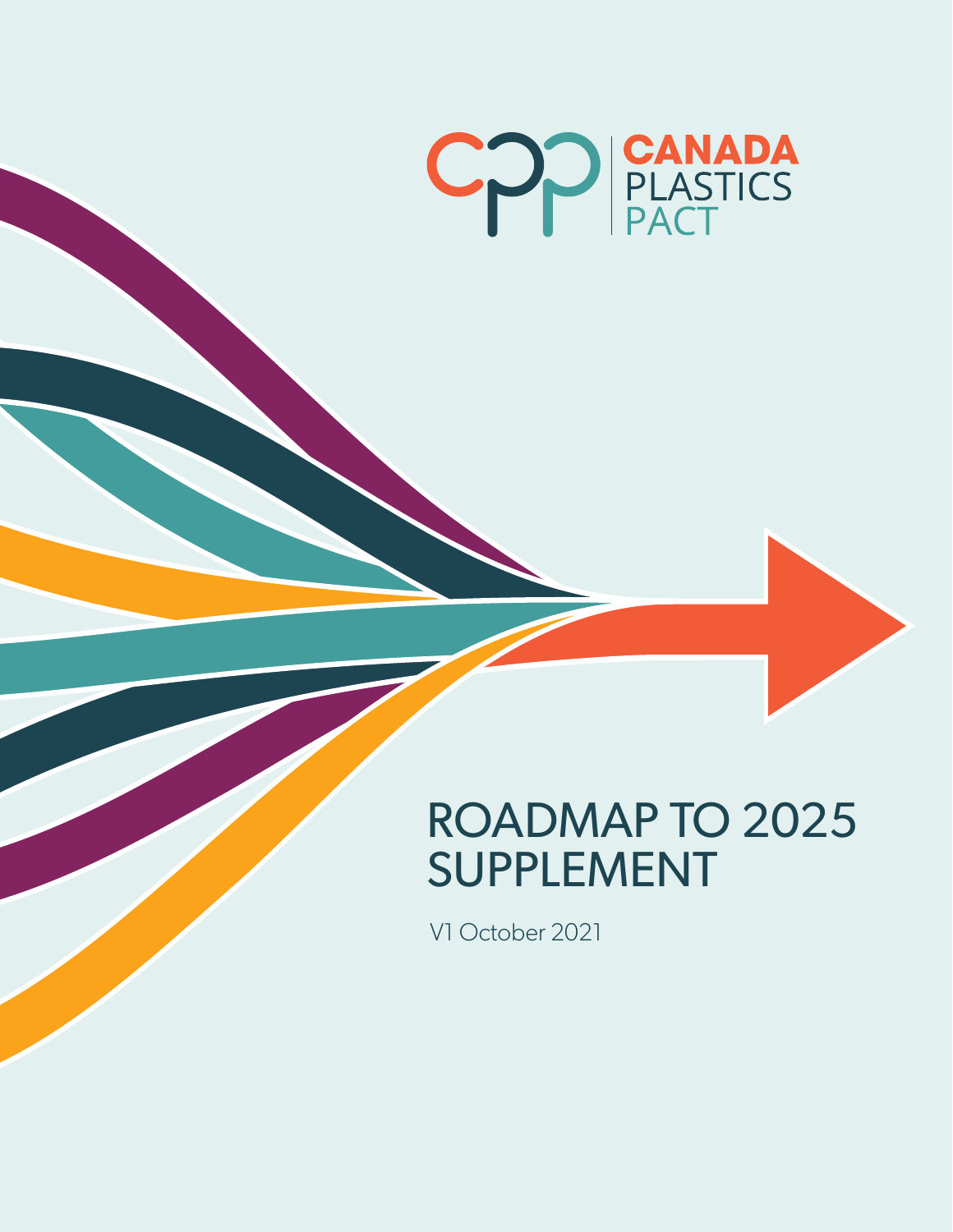## Why does the Canada Plastics Pact Roadmap to 2025 have this supplement?

The work of the Canada Plastics Pact (CPP) is focused on driving a broad transition to a circular plastics packaging economy for Canada. This is, fundamentally, a complex and multidimensional undertaking involving a large set of market actors and governments. Creating the Canada Plastics Pact [Roadmap to 2025](http://roadmap.plasticspact.ca/roadmapdocument/) involved making sense of this enormous complexity, and from that distilling a vision and shared action plan that can be used to drive and inspire the work of many companies, organizations and governments.

This process of distillation required making sense of the context for this work in Canada (and beyond) and making assumptions about the nature of the challenges and changes this work considers. The information gleaned and assumptions made were driven by facts and science, but they also contained many subjective choices, particularly around emphasis and interpretation. Given the changing context and uncertainty of this work, by publishing this supplement we fundamentally recognize that different choices could have been made, and only through action and the passage of time can we judge their veracity.

As such, the intention of this Supplement to the Canada Plastics Pact Roadmap to 2025 is to provide insight into the thinking and processes that underpin the choices the CPP has made to date in the development of the CPP Roadmap ("the Roadmap"), how they have affected this version of the Roadmap and how they might affect the future work of the CPP. It is intended for CPP Partners interested in the "why" behind how we work and the directionality of the CPP, and also for other Pacts and interested stakeholders curious about the approach that the Canada Plastics Pact is taking. Our hope is for this document to contribute to the dialogue around practices for change in complex systems, specifically for circular economy systems, and build collective capacity to respond to such complexity with maturity and efficacy.

#### **What is a complex system and what does it have to do with the CPP?**

Complex systems are all around us. Often referred to as "wholes greater than the sum of the parts"<sup>1</sup> complex systems cannot be understood solely by looking at their parts; the interplay between the parts of the system is as, if not more, important than the parts themselves. Complex systems are driven by diverse actors. Effects in one part of the system resonate in and impact different areas of the system, often in unexpected and disproportional ways (i.e. small causes do not always have small outcomes). Complex systems are also characterized in part by emergence – patterns, events, activities etc. that result from the interaction between system actors at multiple levels. Behavior that emerges at the system level is not always predictable from studying the individual elements of the system.

The plastics packaging ecosystem in Canada is a complex system, comprised of a multiplicity of actors and elements, all with various motivations, goals, information processing practices and so forth. Transitioning this system from a linear take-make-waste economy to circularity is a complex undertaking. As such, the CPP aims to leverage practices in systems thinking and complexity to support the transformative process of transitioning to a circular plastics packaging economy. In so doing, we aim to learn as we go what is working or not and adapt accordingly. This is what we call an adaptive approach. The primary elements of this are described below.

<sup>1</sup> <https://uwaterloo.ca/complexity-innovation/about/what-are-complex-systems>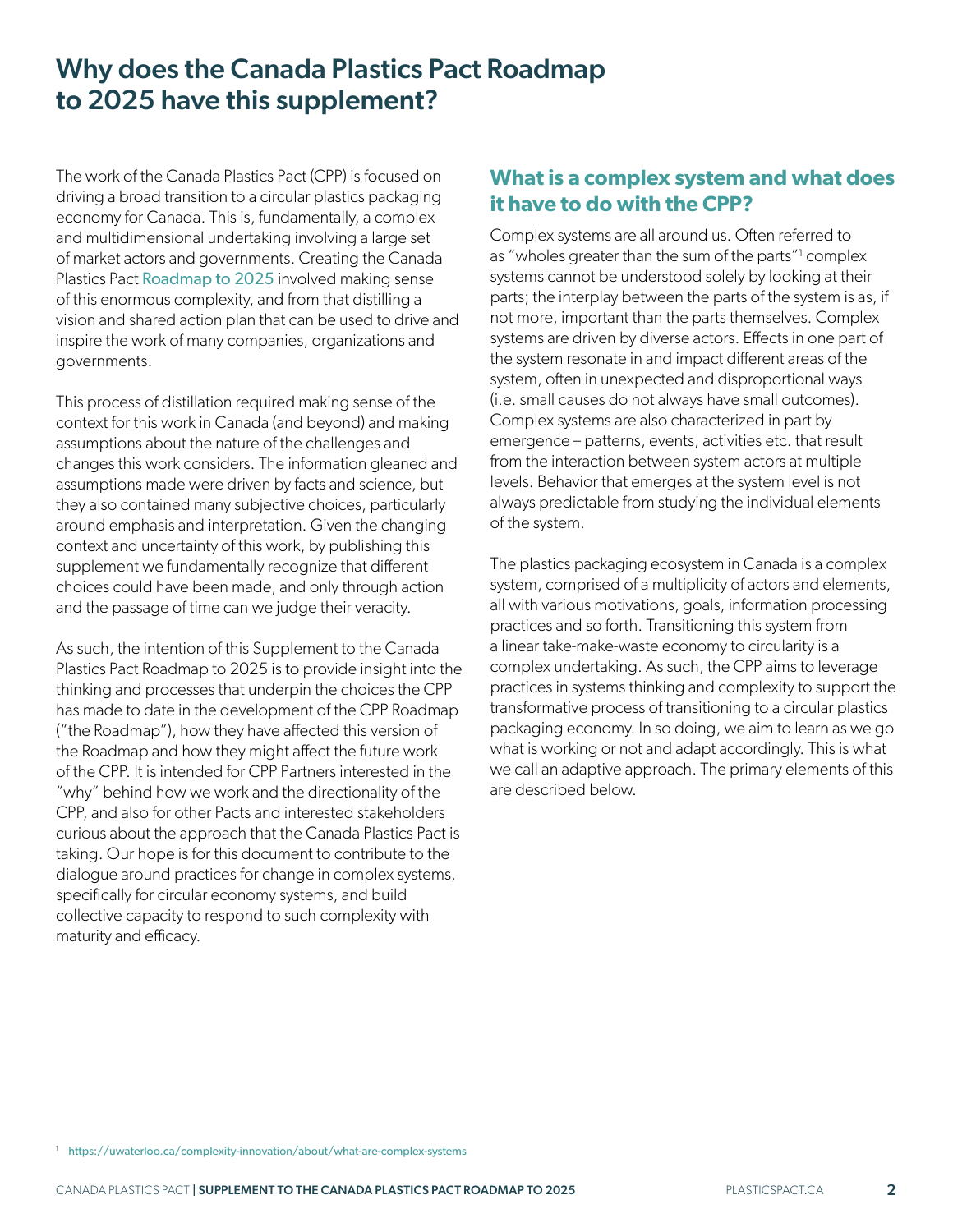## What is the CPP's "adaptive approach"?

The Roadmap describes the direction, strategies, outcomes and critical opening moves required to make progress toward reaching the CPP's 2025 targets, en route to achieving the vision of a fully circular economy for plastics packaging in Canada by 2035. The CPP's partners have the collective power to catalyze this transition. But the journey will be long and the context and players dynamic. It will require adaptation as we "learn our way forward". Our adaptive approach is currently by two particularly important attributes 1) Learning By Doing, and 2) Three Horizons Thinking.

The CPP's Learning By Doing approach recognizes how quickly the context for plastics packaging is changing by articulating outcomes for 2025, but not detailed plans for each step. Instead, the CPP will begin the journey with sensible first moves, each of which are stepping stones for potential future actions. We will continuously monitor three areas of progress and performance to gather information on what is working and what is not and correct our collective course along the way. These three areas are:

- The **collaboration health** of the CPP—the extent to which the CPP is working well, for whom, how the collaboration can be improved, and the implications for the CPP's next steps
- The **context** in which the CPP operates, including emerging signals, trends, issues and activities that may influence the CPP's direction
- Progress and impacts, as measured against the CPP's targets and the emerging challenges the CPP faces

This approach puts a high priority on constantly interrogating our work to date to make sure we're taking the right actions and moving in the right direction to achieve the CPP vision.

**Three Horizons Thinking** is a vital tool for working with complex systems; it embraces uncertainty and change. Developed by members of the [International Futures](https://www.internationalfuturesforum.com/three-horizons)  [Forum](https://www.internationalfuturesforum.com/three-horizons) over 10 years, the Three Horizons framework is a foresight tool that helps structure thinking about the future in ways that spark innovation.

- Horizon 1 is business as usual, encompassing practices that have worked for a long time, and is characterized by sustaining innovation that keeps the status quo going.
- Horizon 3 is the envisioned future (see the CPP's 2035 Vision), shaped by the fundamental shifts in social, ecological, economic, cultural and technological changes. Experiences of this future are already present today as experiments.
- Horizon 2 is the creative transition space and innovations that either extend the status quo (H2-) or disrupt and transform it (H21+) to varying degrees. This change can be regenerative, neutral or degenerative.

Changes from the established patterns of Horizon 1 to the emergence of fundamentally new patterns in Horizon 3 occur through the transition activity of Horizon 2 ([Wahl,](https://www.resilience.org/stories/2021-05-21/the-three-horizons-of-innovation-and-culture-change/)  [Daniel Christianson, May 2021](https://www.resilience.org/stories/2021-05-21/the-three-horizons-of-innovation-and-culture-change/)). Horizon 1 has many aspects that are vital to the functioning of society, which must be maintained and optimized as we transition to the desired future.

For this reason, the CPP has placed significant focus in the early stages of the Roadmap on optimizing the current systems of packaging through reduction/substitution, elimination, and recycling (Horizon 1), while preparing the ground for transition experiments (Horizon 2) that will accelerate our collective progress toward our 2035 vision (Horizon 3). These Horizon 3 changes are more fundamental and involve new business models for reuse, producers reenvisioning their packaging supply chains to include post-consumer use, and significant technological changes.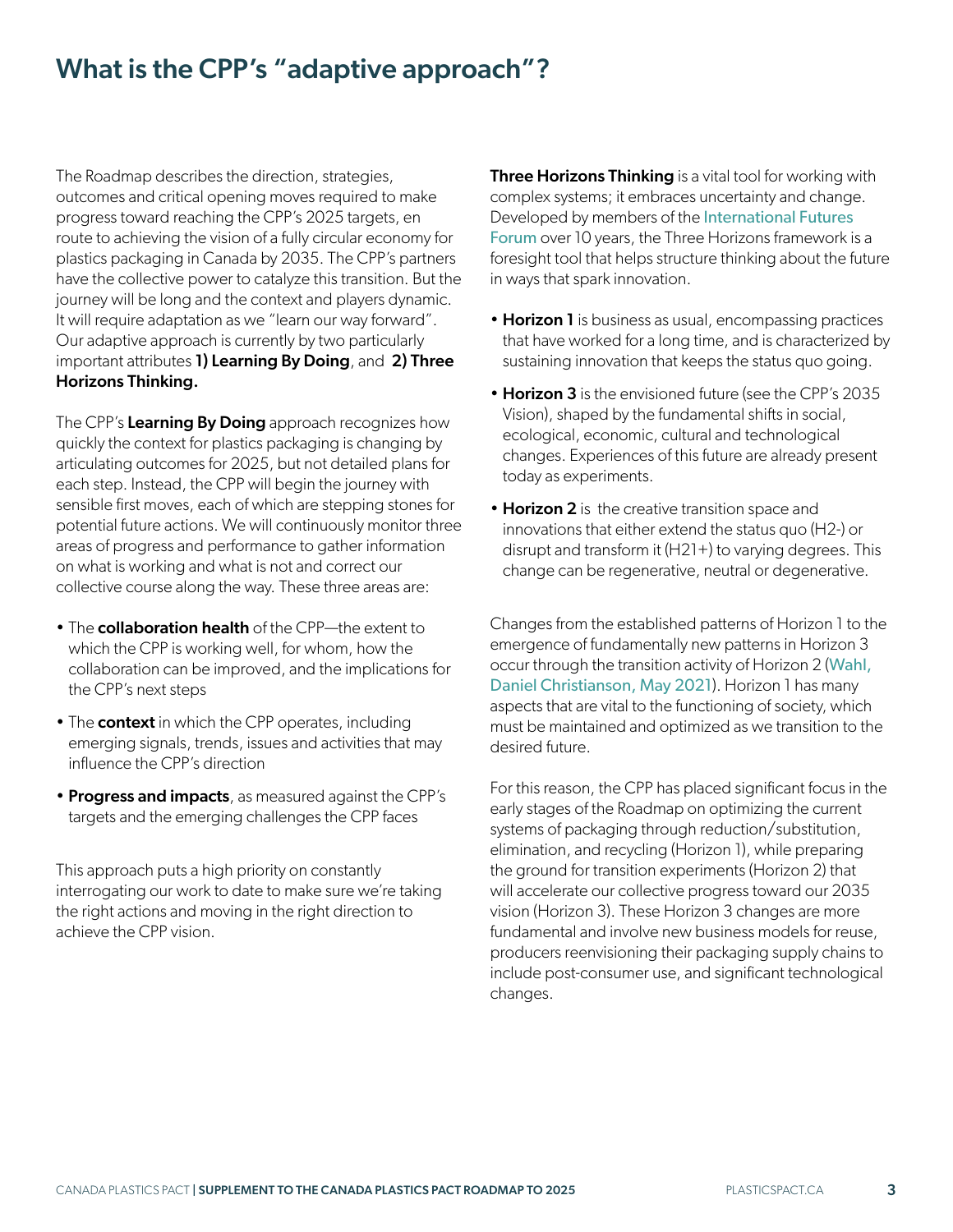This approach is based on the hypothesis that applying considerable attention to phasing out hard-to-collect, hard-to-recycle materials and optimizing recycling for our Horizon 1 work will yield important short-term impact and quick wins and, in so doing, build buy-in to longerterm regenerative and Horizon 2+ work such as business model and material format transitions and innovations. This H2+ work is already underway, and will be addressed simultaneously along with H1 optimization through the piloting of reuse and refill models, and new technologies. In this way, we are "building the bike while riding it", and believe this is a viable way forward. This hypothesis is being tested in real time as we execute on the Roadmap and will be continuously evaluated in the manner noted above.

#### **How did this adaptive approach inform the Roadmap?**

The Roadmap has been developed in a collaborative, participatory process involving over 200 individuals and organizations from across the plastics packaging value chain in Canada. This six-month creative project included dialogue interviews, virtual workshops, collaboration and compromise as the Roadmap evolved from concept to fully formed vision and plan.

The Roadmap builds on the foundations provided by the Ellen MacArthur Foundation's [New Plastics](https://www.newplasticseconomy.org/)  [Economy Initiative](https://www.newplasticseconomy.org/) and the [plastics pacts produced](https://www.newplasticseconomy.org/projects/plastics-pact)  [in other jurisdictions](https://www.newplasticseconomy.org/projects/plastics-pact) working under the guidance of the foundation's principles. The CPP has also drawn on the experience of its founding partner [The Natural Step](https://naturalstep.ca/)  [Canada](https://naturalstep.ca/) and its lab processes, and been inspired and informed by best-in-class practices in complex change management, [such as the multi-level perspective](http://projects.exeter.ac.uk/igov/wp-content/uploads/2012/12/DOWNLOAD-Multi-Level-Perspectives.pdf), and other social lab approaches including (but not limited to) the work of [Complexity University;](https://complexity.university/) [Reos Partners,](https://reospartners.com/) [Social](https://medium.com/social-labs)  [Labs](https://medium.com/social-labs) and others.

The Roadmap is built on the understanding that the actions laid out in the Roadmap are interconnected and interdependent. As such, they must be pursued simultaneously for them to succeed, rather than narrowing in on any one part of the value chain. In this way, we are pursuing H1 and H2+ work concurrently. Because the plastics packaging ecosystem is complex, there is uncertainty regarding the knock-on effects of any one or multiple activities. The CPP aims to remain nimble, learning as we go and adjusting as needed based on "feedback from the system" i.e. what happens as a result of our initial work.

As with all work in complex systems, context is critical. Our understanding of the context in which the CPP is operating has heavily influenced the choices and pathways of the Roadmap. Our understanding of the context is itself informed by a series of assumptions that come from our collective experience in and observations of the plastics packaging ecosystem and primary and secondary research.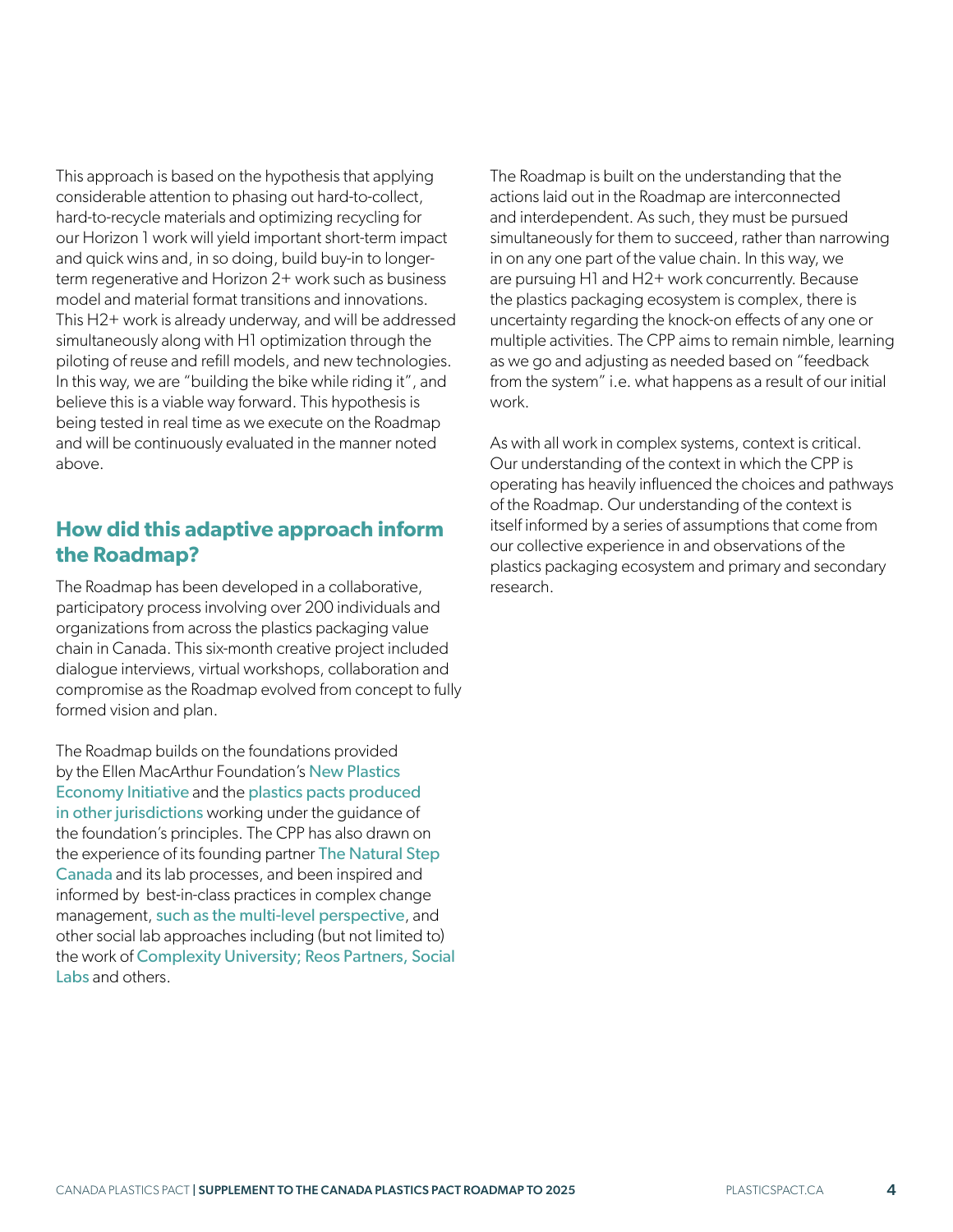## The CPP Context

#### **Core assumptions**

For this first iteration of the Roadmap, we are making our core assumptions and expected challenges explicit, both to build trust and to clarify the CPP's own biases, with the goal of providing a forum to explore and correct them as needed.

Here are the primary assumptions made in setting the CPP's strategic priorities for this initial Roadmap:

- Plastic packaging has a key role to play in any future Canadian economy, particularly in the areas of food safety, health and retail
- Without transparency of material flows, particularly regarding the IC&I sector, clarity on the highest impact solutions will be limited
- Nationally consistent policy development is critical to the success of the transition to a circular economy for plastic packaging
- Businesses that do not transition toward a circular economy run the risk of greater exposure to commodity shocks, natural resource crises, price instabilities, investor pressure, and brand risk than the companies that have embraced a circular approach
- Business opportunities exist for companies that aim to invest in clean and inclusive growth; the circular economy transition presents many such opportunities
- Economies of scale for reuse/refill, collection, processing, and end markets are crucial for a transition to a circular plastics packaging economy
- Without well-designed regulation and widespread voluntary agreements, the market will tend toward choosing the least expensive way of responding to the plastic packaging challenge. For the foreseeable future that will mean using virgin resin and sending used plastics to landfill or incineration
- Consumers and investors will continue to push for both the reduction of virgin resins (derived from fossil fuels) and the creation of a sustainable circular **economy.** This is fueled by the climate crisis and the urgent need for greenhouse gas reductions, as well as the increasing presence of millennials and Generation Z in politics and the workforce, demanding a stable future and baby boomers looking to secure a sustainable legacy
- In some cases, plastics will be replaced by other materials that meet the same performance requirements without the attendant challenges
- Global markets and the EU in particular will continue to evolve their own circular economies for plastics and require trading partners to do the same. Degrees of participation in the circular economy (along with reductions in associated greenhouse gas emissions) will be required to maintain or capture new trading markets
- The emerging policy direction for plastics in Canada will continue – and grow. This expansion will include Extended Producer Responsibility (EPR), mandatory content requirements, bans, levies, and more stringent waste and plastics policies.
- Optimizing the recycling system will provide early benefits in the transition to circular plastics **packaging.** The mechanisms for this process are known and can be rapidly optimized, providing knock-on economic advantages as the domestic recycling industry matures and building buy in for future moves toward circularity
- Compostable packaging is an important pathway in certain circumstances, combined with the right collection and processing infrastructure
- Building the foundation for longer term systemic transformation and innovation in business models, material innovations, and data transparency should begin now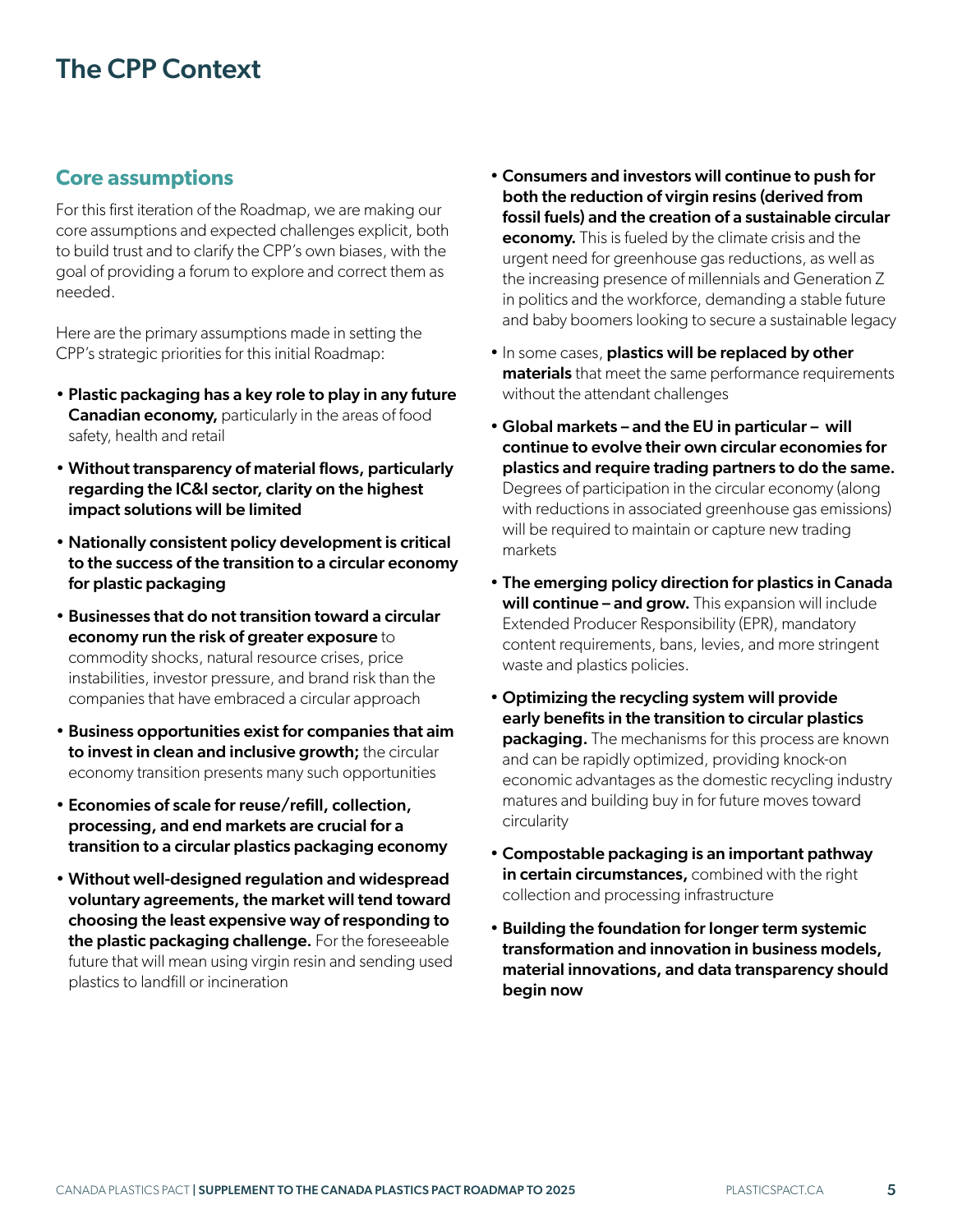- Together, CPP signatories have the capacity to send clear market signals, "green-lighting" the circular plastic packaging economy (e.g. through large-scale procurement of PCR resins). This will launch a wholemarket shift toward this new economy in Canada
- The context in which the CPP is operating is complex and changes rapidly. For this reason, an adaptive response that prioritizes "opening moves" and rapid learn-by-doing cycles will best serve the needed transition

Our understanding of the CPP context is further informed by research completed in 2020 that outlines key barriers to achieving a circular plastics packaging economy for Canada. These are detailed below.

#### **Main barriers to achieving the CPP's targets**

There are a number of initial conditions that act as significant barriers in the pursuit of the CPP's goal of achieving a circular economy for plastics packaging in Canada. The Smart Prosperity Institute's 2020 report, *[A Vision for A Circular Plastics Packaging Economy in](https://institute.smartprosperity.ca/sites/default/files/report-circulareconomy-february14-final.pdf)  [Canada](https://institute.smartprosperity.ca/sites/default/files/report-circulareconomy-february14-final.pdf)*, provides a full analysis of these challenges. In brief:

- Under current market conditions, producing plastics from fossil fuels is cheaper than reusing, recycling or producing them from renewable chemistries. The economics of transitioning to circular plastic packaging encounters challenges due to subsidies for the production of fossil-based plastics; large-scale efficiencies accruing from their integration in existing oil and gas production; and price differentials between
- Because externalities such as pollution and waste are not included in prices, they effectively subsidize the status quo for plastics. This includes up- and downstream GHG emissions and plastic leakage into the environment.

renewable and recycled plastics and fossil-based resins.

- The exchange of information between various actors in the plastics life-cycle is poor, leading to noncircular choices. This includes information asymmetries between designers, producers, processors and others.
- There are technological barriers to the circular **economy** which are not addressed because these barriers reduce incentives to do so.
- Existing policies and regulations impede the development of the circular economy.

### **Canadian characteristics**

In discussions among our partners, the CPP has identified several factors unique to the Canadian context that must also be taken into account to achieve a circular plastics packaging economy here in Canada. In brief:

- Consumer buy-in is critical to developing a circular **economy in Canada.** The customers of businesses down the whole length of the plastics value chain are major drivers of this transition, and they must be engaged to move the system forward. A crucial role of the CPP is to help our partners move their customers toward accepting and effectively using circular plastics packaging systems, and to shift the narrative around plastic packaging in ways supportive of this transition.
- Public sector buy-in is critical to developing a circular economy in Canada. The Canadian public is a key stakeholder in the transition to a circular economy and many citizens are already demanding solutions to the plastics challenge. Governments at multiple levels have begun to respond, and the transition will require harmonized & consistent enabling policies and regulations to provide further incentives. The CPP aims to provide informed input into these ongoing policy discussions.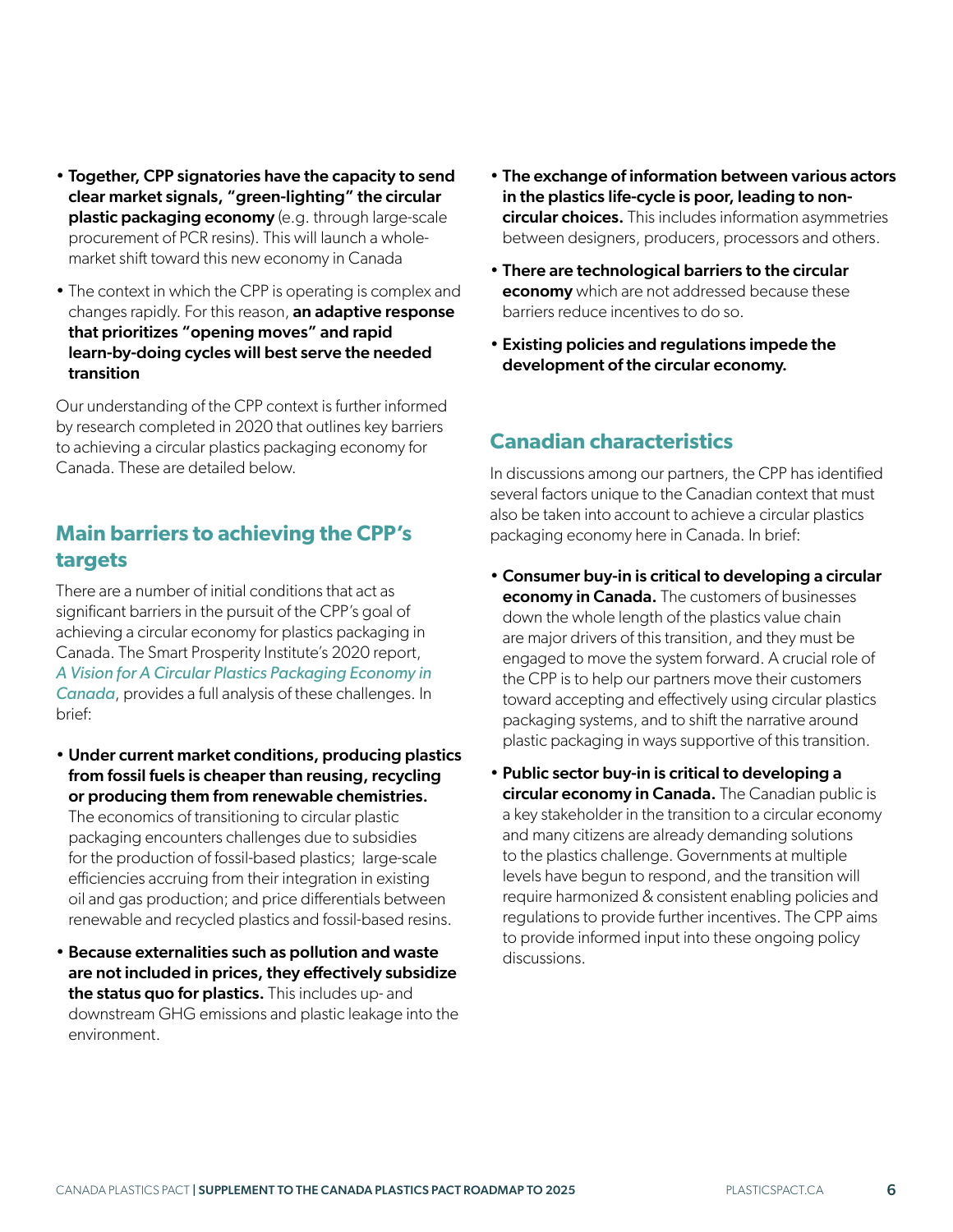- Canada's circular economy cannot be entirely "made in Canada." The Canadian plastic packaging market is cross-border. Packaging design for companies with North American headquarters is based largely in the United States and uses the same design for the whole North American market. PCR collection, sorting and supply is also cross-border. The CPP will thus take a North American approach wherever possible and appropriate and seek the unique opportunities it creates, particularly as Canada makes a perfect test bed for the larger plastics marketplace with its accessible recycling infrastructure, strong supporting policies (such as EPR), consolidated market, and small population.
- Canada's circular economy must include the IC&I sector. The IC&I (industrial, commercial and institutional) sector account for more than half of plastic packaging in the Canadian marketplace. But the sector provides very low visibility into its packaging flows, making it difficult to assess the best points of intervention. The CPP will therefore endeavour to achieve clarity on the baseline status for IC&I and identify opportunities to expand the circular economy of plastics packaging into the sector. At present, however, this lack of information and insight makes it impossible to act immediately.
- The first steps toward a circular economy are reduction and elimination. Eliminating unnecessary plastics packaging and reducing overall use of virgin resin (and other challenging resins and formats) are the obvious early moves in the transition to a full circular economy. The CPP has focussed its initial efforts on aligning stakeholders across the value chain regarding which items to reduce and eliminate to determine procurement details and necessary infrastructure investments.

• The next steps toward a circular economy focus on higher-value uses. The strategic tools of reuse, refill and recycling, which optimize recycling systems to keep plastics packaging in technical loops, are crucial to the development of a full circular economy. Not all such opportunities are at the same level of readiness for deployment, however, and other solutions are yet to be discovered. What's more, new business models favouring reuse and refill will take longer to develop than existing recycling systems undergoing optimization. The CPP's approach is to "pilot the future" while "optimizing the present" instead of trading one solution for the other. Early investments in recycling optimization can have a significant short-term impact. Building-out and piloting future reuse and refill systems today can help them become the norm over time.